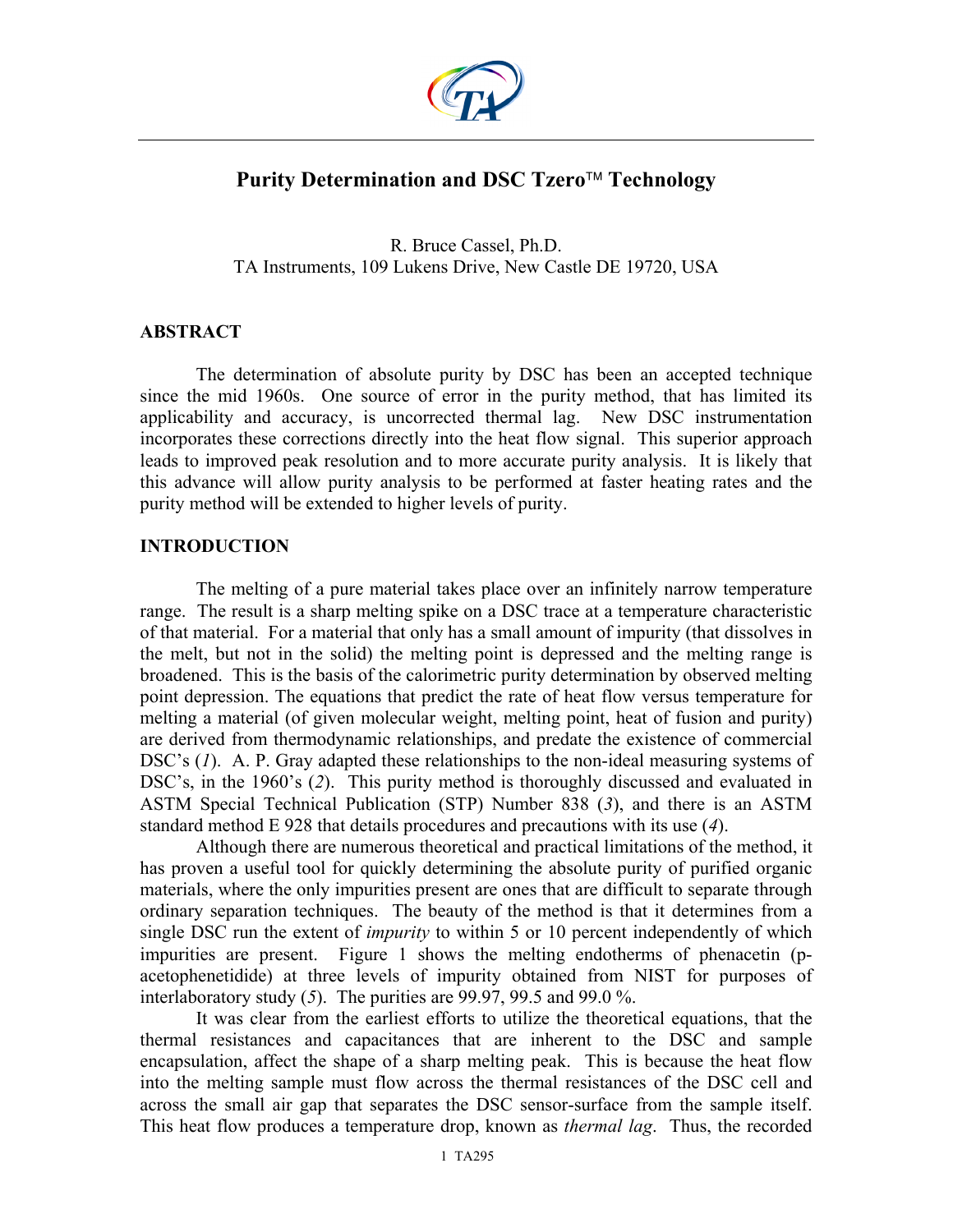temperature (of the sensor) is not the same as the actual sample temperature. Moreover, during melting of a pure material the actual sample temperature stops increasing during the melt and stays constant until the last bit of sample is melted. Meanwhile, the DSC set point temperature continues to increase linearly at the designated heating rate. The sample pan, which is in good contact with the sample, is thus being programmed at a *nonlinear* rate, producing a heat flow effect that distorts the peak shape.

 One way to correct this thermal lag is to correct the purity calculation for the heat capacity of the sample pan and the thermal resistances in the system. To obtain these parameters with sufficient accuracy requires that the DSC user make additional DSC measurements of the contact resistance  $(R_0)$  and the heat capacity of the pan  $(Cp(pan))$  at the temperature of the purity analysis.  $R_0$  is obtained from the leading edge slope of the melting peak of a pure material melting in the same temperature range and using the same pan type. Cp(pan) can be obtained from the pan weight and the specific heat capacity of the pan material.

Another approach is to estimate these corrections and use conditions (small sample size, very slow heating rate) to minimize the effect. Besides taking more time, these conditions result in a much lower heat flow signal, resulting in noise and baseline curvature errors. These limitations have reduced the practicality of the technique and



Figure 1 - DSC Melting Curves of Phenacetin at Three Purity Levels

tempted users to take short cuts, resulting in compromised accuracy.

### **INSTRUMENTATION**

Tzero<sup>TM</sup> Technology makes use of an alternative DSC cell design enabling the thermal resistances and capacitances to be accurately measured as part of a standard calibration process. This capability is accomplished by using a DSC sensor with an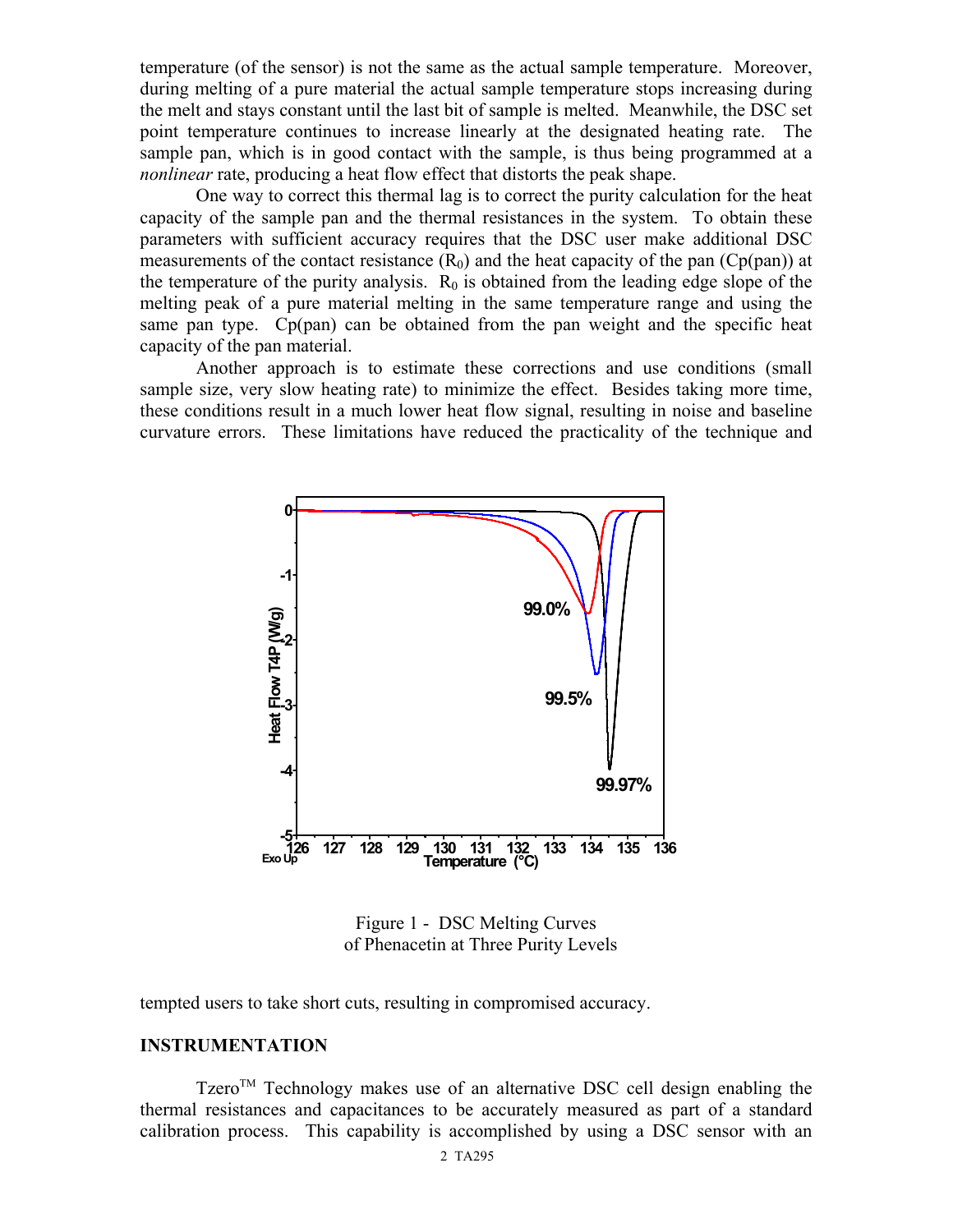additional Tzero thermocouple positioned between the sample and reference sensor as the set point controller for the DSC, as shown in Figure 2. This physical arrangement, known as Tzero Technology, compensates for the thermal lags in the DSC. The heat flow is described by a four-term heat flow equation, rather than by the single-term equation conventionally assumed (*6*).

Advanced Tzero<sup>™</sup> Technology employs a model of the entire DSC-Sample system and utilizes a more complete, four-term heat flow equation that effectively compensates for all thermal lag effects (*7*). As a result, all DSC melting peaks are automatically corrected for the thermal lag related errors. This is seen by comparing samples of high purity as shown in Figure 3. Comparing the onset and peak temperatures on these two plots (taken from the same DSC run, but using different sensor signals) shows how the peak shape, especially the leading edge, that should be vertical in this case, is more accurately represented using Advanced Tzero Technology. It is this leading edge of the purity peak that is analyzed in the purity software.

While the improvements in the DSC signals to remove peak distortion has the most dramatic improvement effect on the purity determination, there are some other aspects of Tzero Technology that warrant mention.

First, the use of the four-term heat flow equation also results in a flatter DSC baseline, since two of the four terms remove effects of asymmetry in the DSC. This asymmetry is the cause of baseline curvature, a dramatic limitation of some DSC instrumentation.

Second, improvements in the design of the furnace and cooling system of the Tzero DSC result in a much more reproducible baseline. This is because the cooling accessory is coupled to the furnace by nickel rods that offer a constant heat flow path despite the dimensional changes inherent in such extremes of temperature. The differential expansion is responsible in part for the shifting baselines of traditional DSC designs. Since baseline effects limit the *sensitivity* of a DSC, the result of this improvement in baseline reproducibly is improved sensitivity for measuring small samples.

Also, by reducing the negative aspects of extreme temperature gradients, the



nickel rod coupling enables boosting the heating and cooling power, so that the system is capable of a greater range of heating and cooling rates, and of temperatures. By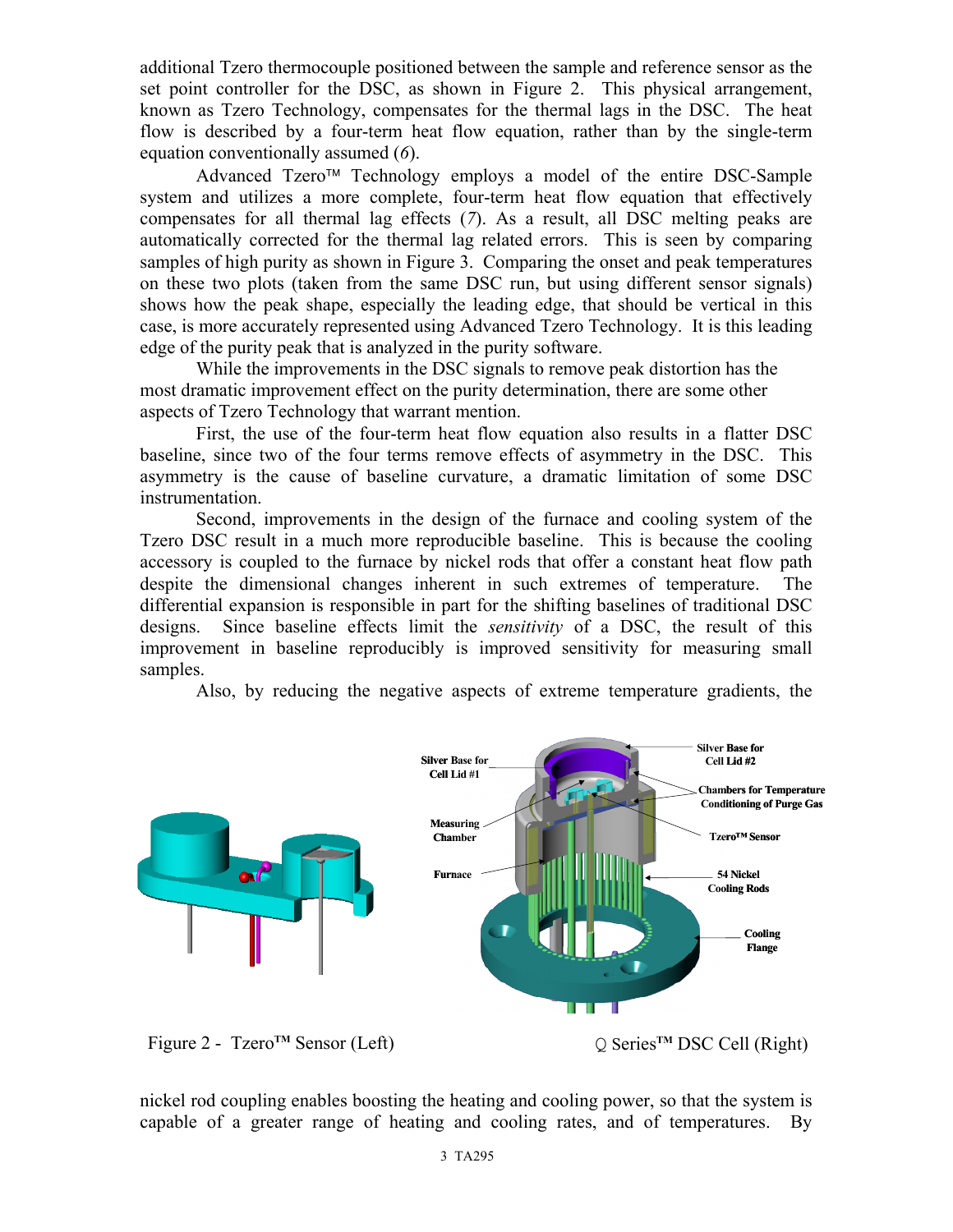improving the furnace control feedback loop, using the Tzero sensor and heater (PID) control, the equilibration time has also been dramatically improved.

#### **PURITY DETERMINATION**

A traditional DSC curve and purity calculation are seen in Figure 4. The sample is a 1 mg sample of over-the-counter ibuprofen pain medication. The sample weight has been adjusted to take into account the inert ingredients in the formulation. These ingredients are sufficiently dissimilar to the active ingredient that there is no mutual dissolution either in the solid or liquid phase. Hence, the weight fraction of the excipient does not affect the purity analysis. This lack of melting depression by the inert ingredients is normally the case for drug formulations, since without mutual dissolution chemical interaction is unlikely. Were it otherwise, drug-excipient interaction would reduce product shelf life.

The heating rate used in Figure 4 is the common  $1 \degree C/min$  (3). The sample was hermetically sealed to ensure there is no loss of volatiles, the heat of which might effect the purity determination. Unfortunately, as with most hermetic pans, the mass of the pan is greater than that of a standard pan, and the coupling to the DSC is poorer. Both of these would ordinarily be negatives for a purity analysis, since the thermal lag corrections are proportional to these factors. However, because of Advanced Tzero<sup>TM</sup> Technology both of these effects are addressed in the DSC signals.

The purity calculation data in Figure 4 is the van't Hoff plot, the fitting of the partial area data versus the temperature corresponding to those partial areas. That is, each of the data points reflects a determination of the fraction of the total area, the fraction of the material that has melted up to that temperature. For high purity samples the partial area measurements are very small. (The corresponding points on the DSC curve are closely spaced in the region of the pre-melting tail.) Any errors in the DSC signal may cause scatter or bias in the partial area data. Hence, to obtain reliable purity determination data requires much of a DSC.



Figure 3 - 3.5 mg Indium by Traditional DSC (left) and Using Advanced Tzero<sup>TM</sup>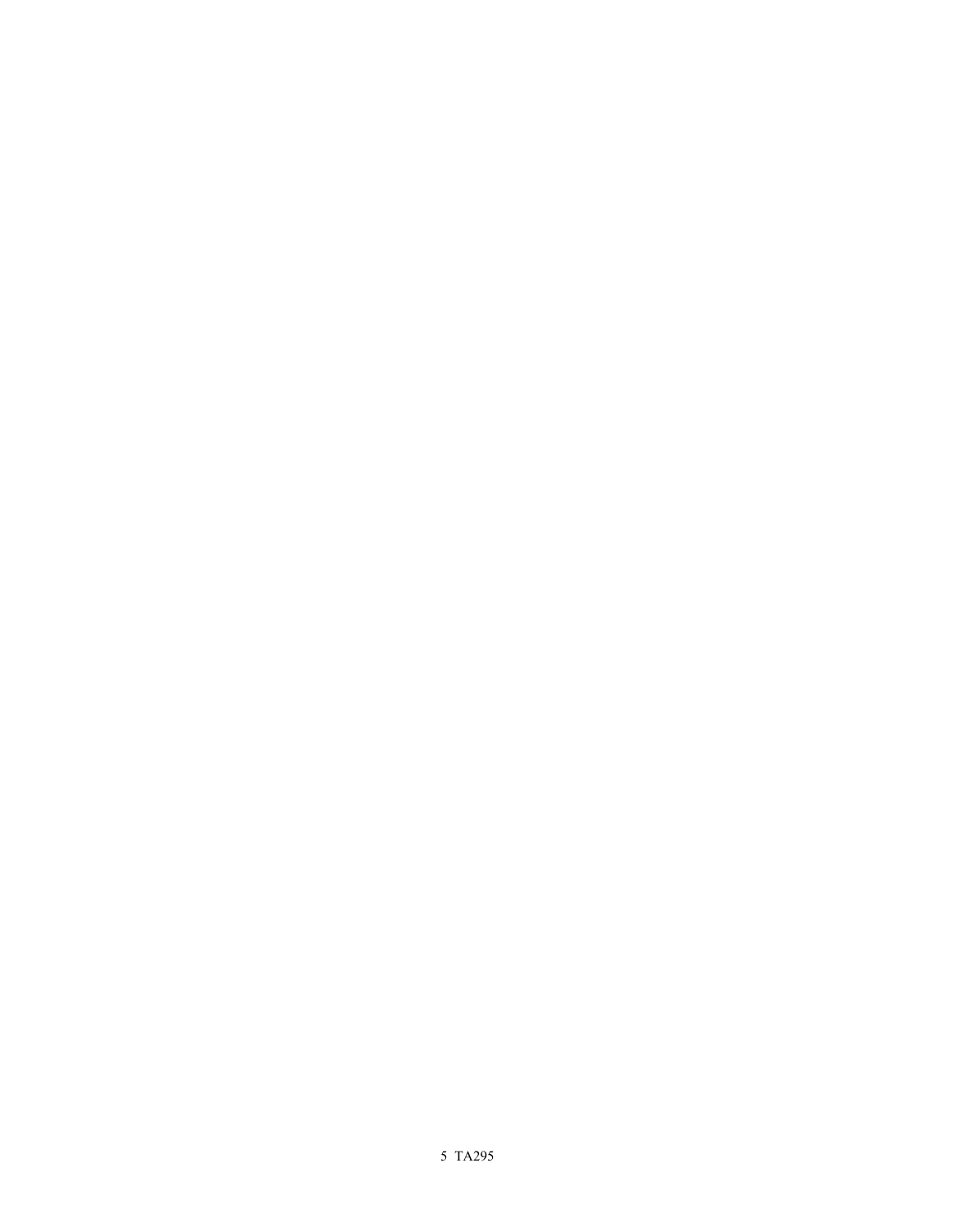**High resolution.** The area of each incremental partial area "slice" of the peak should represent only the data in that narrow temperature range. If a DSC lacks resolution it means that each data point has been smeared (averaged) to some extent with its neighbors. The Q1000 DSC with Advanced Tzero Technology is shown to give the highest resolution of any DSC when compared using the TAWN resolution index (*6*). This is a critical need for purity analysis.

- **Low Noise.** Noise in the DSC signal will cause scatter in the partial area data and reduce the accuracy of the determination. Noise will also prevent the analysis of small samples, that are preferred for this analysis, and often a small sample is all that is available. (If the DSC data is smoothed, it will change the results of the purity calculation.)
- **Straight Baselines.** As can be seen in Figure 4, the melting starts very gradually. From theoretical considerations, a 99 % pure material is 20 % melted by 3 ºC below the melting point (*7*). So in fact, every DSC melting peak with an impurity has a long, gradual, low-temperature "tail" that is part of the overall melting. It is important to start the peak baseline well below the extrapolated onset to the peak. Baseline curvature or drift will not only adversely affect the total area of the peak, but more importantly, it will bias the partial area data, that when fitted to the van't Hoff equation will cause error in the determination of purity.

One of the biggest limitations to accurate purity analysis is the distortion of melting peak shape by the temperature gradient between sample and sensor. Even correcting this in the purity software doesn't completely correct for this problem because of uncertainties in leading edge slope values used. Advanced Tzero automatically addresses these effects by using the full four-term heat flow equation, evaluated through calibration. Moreover, removing the distortion provides additional benefits for purity determination especially for high purity materials. That is, for these analyses the information of the impurity is mostly held in the small portion of the leading edge of the melting peak. So, to obtain the best analysis, the user selects limits for the partial area calculation that cover this portion of the melting peak (see Figure 5, right hand side). From the Advanced Tzero data from a Q1000, this can be seen as the data up to the



Figure 4 - Purity Analysis of Ibuprofen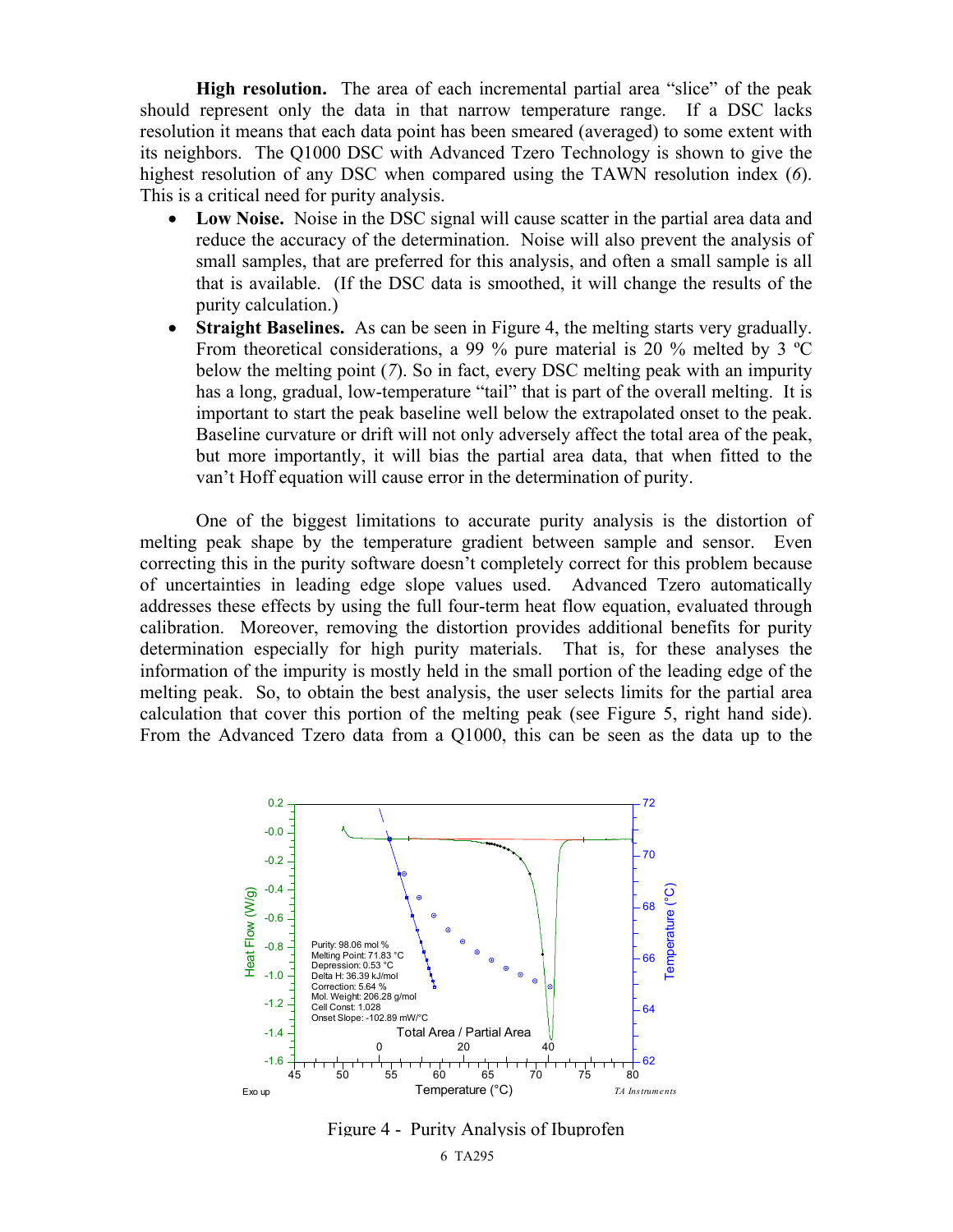inflection point of the leading edge. But for a conventional DSC it is difficult to assess this point because of the heat flow distortion. The left side of Figure 6 shows the leading edge of the melting peak for the same DSC run but analyzing the traditional one term heat flow relationship. This is the signal analyzed by all conventional DSC's including power compensation and heat flux designs.

Detecting reaction products caused by interactions between the active drug and another potential formulation component is one of the uses of the DSC purity determination (*8*). The procedure for this calls for determining the purity of the active component, then grinding it with all the components, aging the mixture at an elevated temperature, and then rerunning the mix to assess additional impurities. If there is no loss of purity it is an indication that the components in the formulation are stable and will



Figure 5 - Melting of 99.97% Phenacetin Using Traditional DSC (Left) And Using Advanced Tzero**TM** DSC (Right)

resist shelf-life degradation of the active component. Figure 6 shows two samples of an over-the-counter ibuprofen formulation, one from a container well past the expiration date. The lower temperature curve is from the aged sample and indicates a change in its purity. (*This figure is meant to demonstrate the technique, and not meant to infer that the lower purity product is in any way hazardous or less effective.)*

#### **CONCLUSIONS**

DSC has long been used to determine purity in pharmaceutical components and formulations. To obtain accurate data requires careful technique. Q Series DSCs, known as Advanced Tzero Technology, make the gathering of accurate purity data easier. By compensating for thermal lag errors, the Q1000 DSC, with Advanced Tzero<sup>TM</sup> Technology reduces many of the prior limitations of the purity technique.

#### **REFERENCES**

- 1. F. D. Rossini, *Chemical Thermodynamics*, John Wiley & Sons, New York, **1950**, p. 294 and 454.
- 2. W. P. Brennan, M. D. DiVito, R. L. Fyans, A. P. Gray, "An Overview of the Calorimetric Purity Method" in *Purity Determinations by Thermal Analysis*, R. L. Blaine and C. K. Schoff (Eds.), American Society for Testing and Materials Special Technical Publication 838, West Conshohochen, PA, **1984**, pp. 5-15.